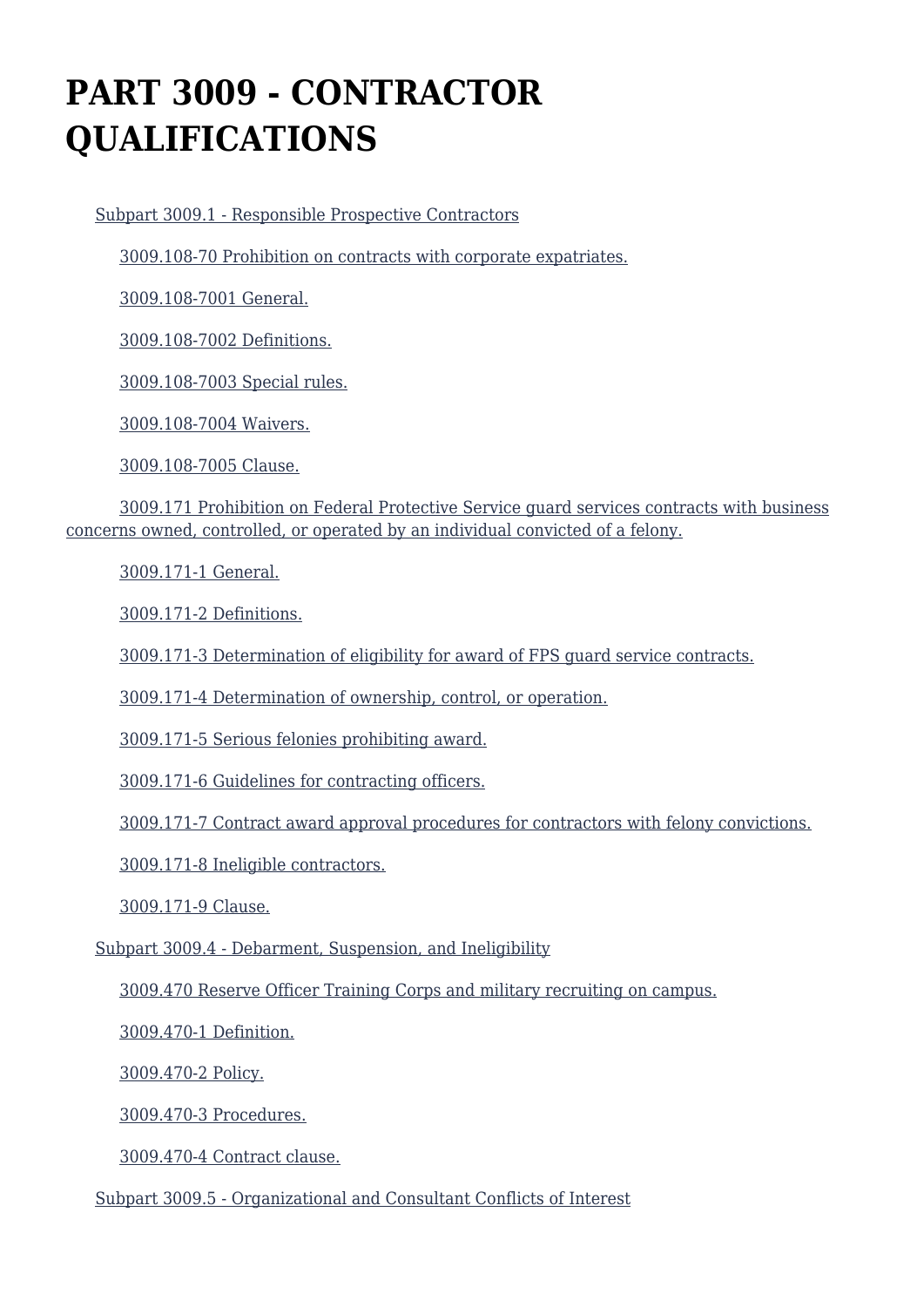[3009.507 Solicitation provision and contract clause. \[Reserved\]](https://origin-www.acquisition.gov/%5Brp:link:hsar-part-3009%5D#Section_3009_507_T48_702910311)

[3009.507-1 Solicitation provision.](https://origin-www.acquisition.gov/%5Brp:link:hsar-part-3009%5D#Section_3009_507_1_T48_702910312)

[3009.507-2 Contract clause.](https://origin-www.acquisition.gov/%5Brp:link:hsar-part-3009%5D#Section_3009_507_2_T48_702910313)

[3009.570 Limitations on contractors acting as lead system integrators.](https://origin-www.acquisition.gov/%5Brp:link:hsar-part-3009%5D#Section_3009_570_T48_702910314)

[3009.570-1 Definitions.](https://origin-www.acquisition.gov/%5Brp:link:hsar-part-3009%5D#Section_3009_570_1_T48_702910315)

[3009.570-2 Policy.](https://origin-www.acquisition.gov/%5Brp:link:hsar-part-3009%5D#Section_3009_570_2_T48_702910316)

[3009.570-3 Procedures.](https://origin-www.acquisition.gov/%5Brp:link:hsar-part-3009%5D#Section_3009_570_3_T48_702910317)

[3009.570-4 Solicitation provision and contract clause.](https://origin-www.acquisition.gov/%5Brp:link:hsar-part-3009%5D#Section_3009_570_4_T48_702910318)

# **Subpart 3009.1 - Responsible Prospective Contractors**

### **3009.108-70 Prohibition on contracts with corporate expatriates.**

#### **3009.108-7001 General.**

Except as provided in (HSAR) 48 CFR [3009.108-7004,](https://origin-www.acquisition.gov/%5Brp:link:hsar-part-3009%5D#Section_3009_108_7004_T48_702910115) DHS may not enter into any contract with a foreign incorporated entity which is treated as an inverted domestic corporation under subsection (b) of section 835 of the Homeland Security Act, 6 U.S.C. 395(b), or any subsidiary of such an entity.

#### **3009.108-7002 Definitions.**

As used in this subpart -

*Expanded Affiliated Group* means an affiliated group as defined in section 1504(a) of the Internal Revenue Code of 1986 (without regard to section 1504(b) of such Code), except that section 1504 of such Code shall be applied by substituting 'more than 50 percent' for 'at least 80 percent' each place it appears.

*Foreign Incorporated Entity* means any entity which is, or but for section 835(b) of the Homeland Security Act, 6 U.S.C. 395(b), would be, treated as a foreign corporation for purposes of the Internal Revenue Code of 1986.

*Inverted Domestic Corporation.* A foreign incorporated entity shall be treated as an inverted domestic corporation if, pursuant to a plan (or a series of related transactions) -

(1) The entity completes the direct or indirect acquisition of substantially all of the properties held directly or indirectly by a domestic corporation or substantially all of the properties constituting a trade or business of a domestic partnership;

(2) After the acquisition at least 80 percent of the stock (by vote or value) of the entity is held -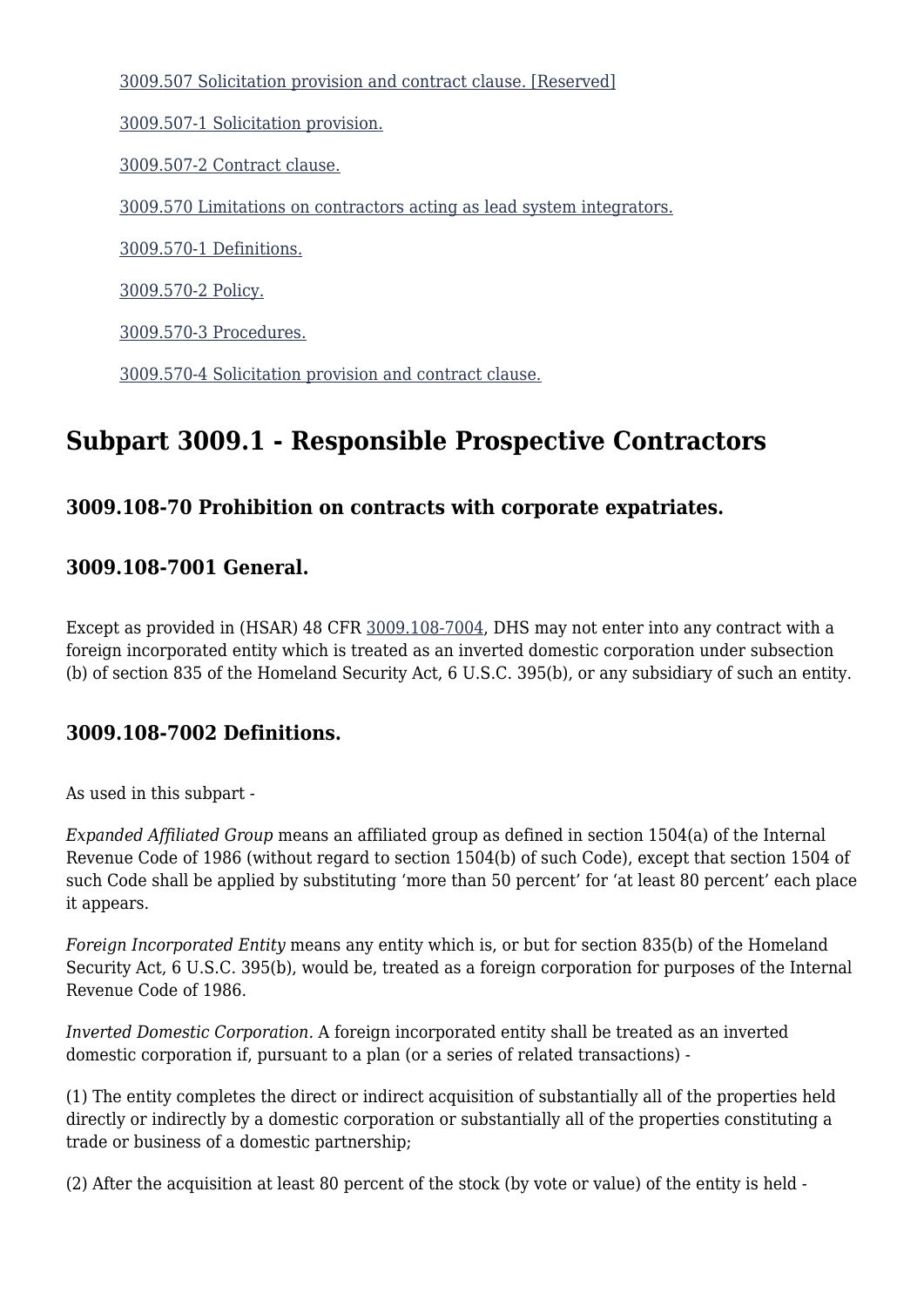(i) In the case of an acquisition with respect to a domestic corporation, by former shareholders of the domestic corporation by reason of holding stock in the domestic corporation; or

(ii) In the case of an acquisition with respect to a domestic partnership, by former partners of the domestic partnership by reason of holding a capital or profits interest in the domestic partnership; and

(3) The expanded affiliated group which after the acquisition includes the entity does not have substantial business activities in the foreign country in which or under the law of which the entity is created or organized when compared to the total business activities of such expanded affiliated group.

*Person, domestic, and foreign* have the meanings given such terms by paragraphs (1), (4), and (5) of section 7701(a) of the Internal Revenue Code of 1986, respectively.

# **3009.108-7003 Special rules.**

The following special rules shall apply when determining whether a foreign incorporated entity should be treated as an inverted domestic corporation.

(a) *Certain stock disregarded.* For the purpose of treating a foreign incorporated entity as an inverted domestic corporation these shall not be taken into account in determining ownership:

(1) Stock held by members of the expanded affiliated group which includes the foreign incorporated entity; or

(2) Stock of such entity which is sold in a public offering related to the acquisition described in subsection (b)(1) of section 835 of the Homeland Security Act, 6 U.S.C. 395(b)(1).

(b) *Plan deemed in certain cases.* If a foreign incorporated entity acquires directly or indirectly substantially all of the properties of a domestic corporation or partnership during the 4-year period beginning on the date which is 2 years before the ownership requirements of section 835(b)(2) of the Act are met, such actions shall be treated as pursuant to a plan.

(c) *Certain transfers disregarded.* The transfer of properties or liabilities (including by contribution or distribution) shall be disregarded if such transfers are part of a plan a principal purpose of which is to avoid the purposes of this section.

(d) *Special rule for related partnerships.* For purposes of applying subsection (b) to the acquisition of a domestic partnership, except as provided in regulations, all domestic partnerships which are under common control (within the meaning of section 482 of the Internal Revenue Code of 1986) shall be treated as a partnership.

(e) *Treatment of certain rights.*

(1) Certain rights shall be treated as stocks to the extent necessary to reflect the present value of all equitable interests incident to the transaction, as follows:

(i) Warrants;

(ii) Options;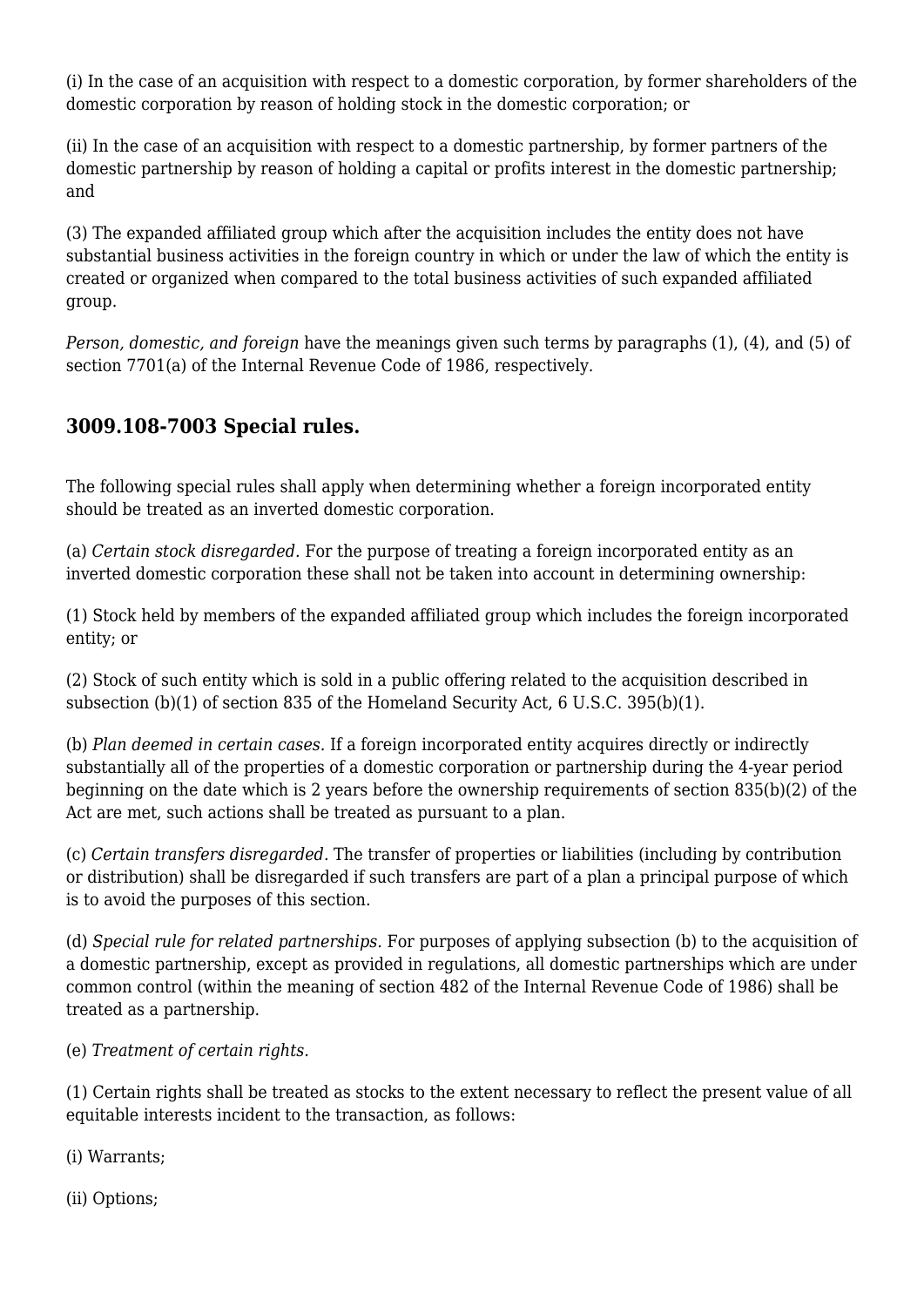(iii) Contracts to acquire stock;

(iv) Convertible debt instruments;

(v) Others similar interests.

(2) Rights labeled as stocks shall not be treated as stocks whenever it is deemed appropriate to do so to reflect the present value of the transaction or to disregard transactions whose recognition would defeat the purpose of section 835 of the Act.

### **3009.108-7004 Waivers.**

(a) The Secretary shall waive the provisions of (HSAR) 48 CFR [3009.108-7001](https://origin-www.acquisition.gov/%5Brp:link:hsar-part-3009%5D#Section_3009_108_7001_T48_702910112) with respect to any specific contract if the Secretary determines that the waiver is required in the interest of national security.

(b) Contractors shall submit waiver requests to the CPO. A copy of the waiver request or the approved waiver shall be attached with the bid or proposal.

### **3009.108-7005 Clause.**

Insert the provision (HSAR) 48 CFR [3052.209-70](https://origin-www.acquisition.gov/%5Brp:link:hsar-part-3052%5D#Section_3052_209_70_T48_7021551215), Prohibition on Contracts with Corporate Expatriates, in all solicitations and contracts.

# **3009.171 Prohibition on Federal Protective Service guard services contracts with business concerns owned, controlled, or operated by an individual convicted of a felony.**

### **3009.171-1 General.**

Except as provided in (HSAR) 48 CFR [3009.171-6](https://origin-www.acquisition.gov/%5Brp:link:hsar-part-3009%5D#Section_3009_171_6_T48_7029101113) and [3009.171-7,](https://origin-www.acquisition.gov/%5Brp:link:hsar-part-3009%5D#Section_3009_171_7_T48_7029101114) Department of Homeland Security (DHS) contracting officers shall not enter into a contract for guard services under the Federal Protective Service (FPS) guard services program with any business concern owned, controlled, or operated by an individual convicted of a serious felony.

### **3009.171-2 Definitions.**

As used in this subpart -

*Business concern* means a commercial enterprise and the people who constitute it.

*Felony* means an offense which, if committed by a natural person, is punishable by death or imprisonment for a term exceeding one year.

*Convicted of a felony* means any conviction of a felony in violation of state or federal criminal statutes, including the Uniform Code of Military Justice, whether entered on a verdict or plea,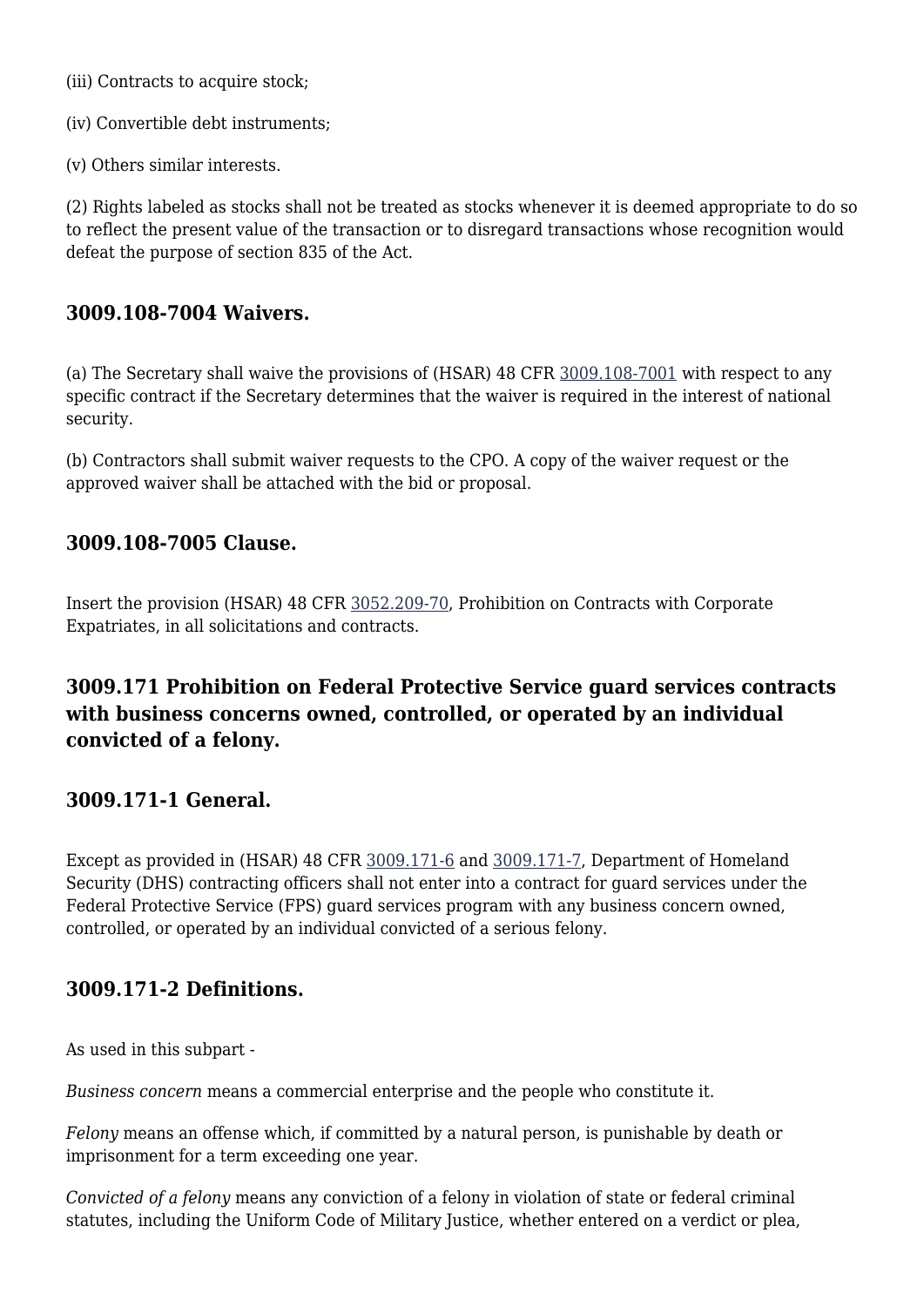including a plea of *nolo contendere*, for which a sentence has been imposed.

*Individual* means any person, corporation, partnership, or other entity with a legally independent status.

# **3009.171-3 Determination of eligibility for award of FPS guard service contracts.**

(a) Contracting officers shall make a determination of eligibility for award of FPS guard service contracts upon identification of the apparent successful offeror as a result of a solicitation for offers.

(b) Contractors shall be required to immediately notify the contracting officer in writing upon any felony conviction of personnel who own, control or operate a business concern as defined in (HSAR) 48 CFR [3009.171-4](https://origin-www.acquisition.gov/%5Brp:link:hsar-part-3009%5D#Section_3009_171_4_T48_7029101111) at any time during the duration of an Indefinite Delivery/Indefinite Quantity Contract, Blanket Purchase Agreements, or other contractual instrument that may result in the issuance of task orders or calls, or exercise of an option or options to extend the term of a contract. Upon notification of a felony conviction, the contracting officer shall review and make a new determination of eligibility prior to the issuance of any task order, call or exercise of an option.

### **3009.171-4 Determination of ownership, control, or operation.**

(a) Whether an individual owns, controls, or operates a business concern is determined on the specific facts of the case, with reference to the factors identified in paragraphs (b) and (c) of this subsection. Prior to contract award, such individual must provide any additional documentation to the contracting officer upon the contracting officer's request for the agency's use in determining ownership, control, or operation. The refusal to provide or to timely provide such documentation may serve as grounds for the contracting officer to refuse making contract award to the business concern.

(b) Any financial, voting, operational, or employment interest in the business concern of a spouse, child, or other family member of, or person sharing a household with, the individual will be imputed to the individual in determining whether and the extent to which the individual owns, controls, or operates the business concern.

(c) An individual owns, controls, or operates a business concern by fulfilling or holding the following types of roles or interests with respect to the business concern:

(1) Director or officer, including incumbents of boards and offices that perform duties ordinarily performed by a chairman or member of a board of directors, a secretary, treasurer, president, a vice president, or other chief official of a business concern, including Chief Financial Officer, Chief Operating Officer, or Chief contracting official.

(2) Officials of comparable function and status to those described in paragraph (c)(1) of this subsection as exist in partnerships of all kind and other business organizations, including sole proprietorships.

(3) A general partner in a general or limited partnership.

(4) An individual with a limited partnership interest of 25% or more.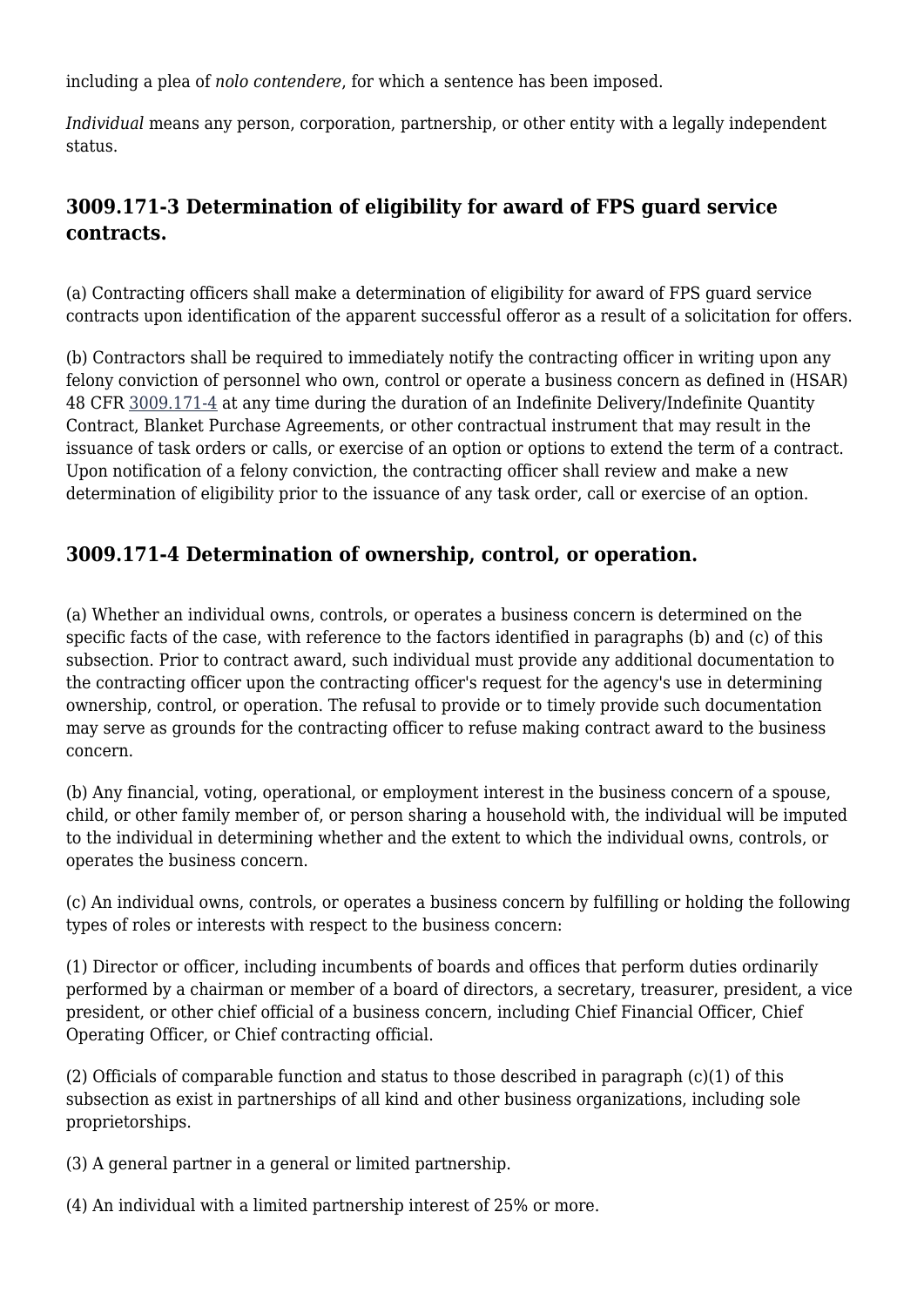(5) An individual that has the:

(i) Power to vote, directly or indirectly, 25% or more interest in any class of voting stock of the business concern;

(ii) Ability to direct in any manner the election of a majority of the business concern's directors or trustees; or

(iii) Ability to exercise a controlling influence over the business concern's management, policies, or decision making.

(d) Generally, the existence of one or more of the roles or interests set forth in paragraph (c) of this subsection, including roles or interests attributed to the individual, will be sufficient to determine that the individual owns, controls or operates the business concern. However, specific facts of the case may warrant a different determination by the contracting officer, where, for example, an indicator in paragraph (c) of this subsection, in light of all of the facts and circumstances, suggests that the individual lacks sufficient authority or autonomy to exert authority customarily associated with ownership or control or the assertion of operational prerogatives (e.g. the individual is one of twenty on a board of directors, plays no other role, and holds no other interest). Conversely, ownership, control, or the ability to operate the business concern, if it exists in fact, can be reflected by other roles or interests.

# **3009.171-5 Serious felonies prohibiting award.**

(a) Only serious felony convictions will prohibit a business concern from being awarded a contract for FPS guard services. Serious felonies that will prohibit contract award are any felonies that involve dishonesty, fraud, deceit, misrepresentation, or deliberate violence; that reflect adversely on the individual's honesty, trustworthiness, or fitness to own, control, or operate a business concern; that cast doubt on the integrity or business ethics of the business concern; or are of a nature that is inconsistent with the mission of FPS, including, without limitation, those felonies listed in paragraphs (b)

(1) through (12) of this subsection.

(b) The following is a list of offenses determined by DHS to be serious felonies for purposes of the Federal Protective Service Guard Reform Act of 2008. Except as provided in (HSAR) 48 CFR [3009.171-7](https://origin-www.acquisition.gov/%5Brp:link:hsar-part-3009%5D#Section_3009_171_7_T48_7029101114)(f), award of a contract for FPS guard services will not be made to any business that is owned, controlled, or operated by an individual who has been convicted of a felony involving:

(1) Fraud of any type, including those arising out of a procurement contract, cooperative agreement, grant or other assistance relationship with the federal, state or local government, as well as, without limitation, embezzlement, fraudulent conversion, false claims or statements, kickbacks, misappropriations of property, unfair or deceptive trade practices, or restraint of trade;

- (2) Bribery, graft, or a conflict of interest;
- (3) Threatened or actual harm to a government official or family member;
- (4) Threatened or actual harm to government property;
- (5) A crime of violence;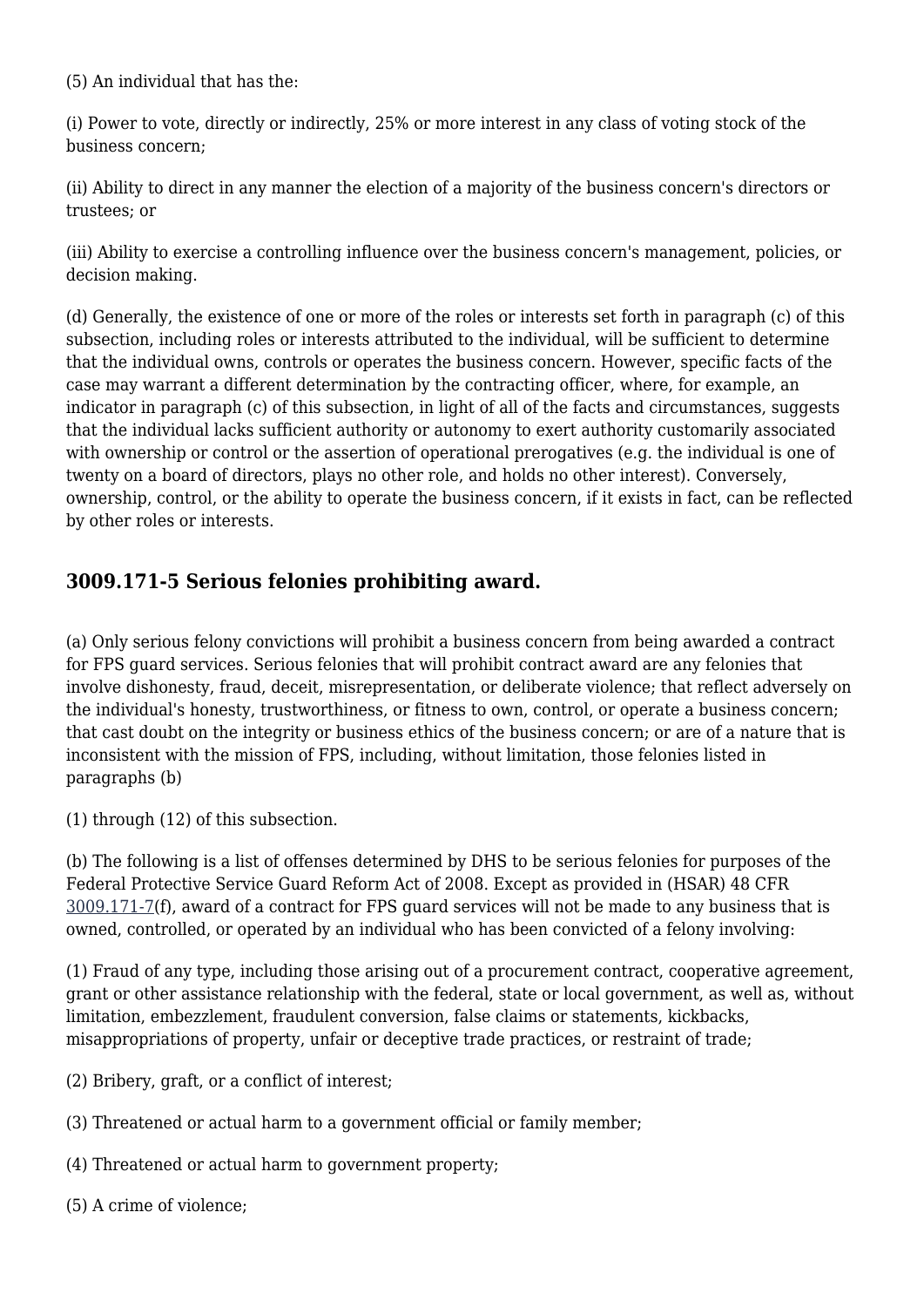- (6) A threat to national security;
- (7) Commercial bribery, counterfeiting, or forgery;
- (8) Obstruction of justice, perjury or subornation of perjury, or bribery of a witness;
- (9) An attempt to evade or defeat Federal tax;
- (10) Willful failure to collect or pay over Federal tax;
- (11) Trafficking in illegal drugs, alcohol, firearms, explosives, or other weapons;
- (12) Immigration violations (e.g., 8 U.S.C. 1324, 1324c, 1326); and

(13) Any other felony that involves dishonesty, fraud, deceit, misrepresentation, or deliberate violence; that reflects adversely on the individual's honesty, trustworthiness, or fitness to own, control, or operate a business concern; that casts doubt on the integrity or business ethics of the business concern; or is of a nature that is inconsistent with the mission of FPS.

### **3009.171-6 Guidelines for contracting officers.**

(a) In accordance with FAR Subpart 9.4 (48 CFR subpart 9.4), a contracting officer may not award a contract for FPS guard services to any business concern that is suspended, debarred or proposed for debarment unless the agency head determines that there is a compelling reason for such action.

(b) The contracting officer shall not award a contract for FPS guard services to any business concern that is otherwise nonresponsible on the same contract.

(c) The contracting officer shall not award an FPS guard services contract to any business concern that is owned, controlled or operated by an individual convicted of a serious felony as defined in (HSAR) 48 CFR [3009.171-5](https://origin-www.acquisition.gov/%5Brp:link:hsar-part-3009%5D#Section_3009_171_5_T48_7029101112) except as provided in under (HSAR) 48 CFR [3009.171-7.](https://origin-www.acquisition.gov/%5Brp:link:hsar-part-3009%5D#Section_3009_171_7_T48_7029101114)

(d) In considering an award request under (HSAR) 48 CFR [3009.171-7,](https://origin-www.acquisition.gov/%5Brp:link:hsar-part-3009%5D#Section_3009_171_7_T48_7029101114) the contracting officer may not review the fact of the conviction itself, but may consider any information provided by the individual or business concern, and any information known to the contracting officer. Factors that the contracting officer may consider include, but are not limited to:

(1) The age of the conviction.

(2) The nature and circumstances surrounding the conviction.

(3) Protective measures taken by the individual or business concern to reduce or eliminate the risk of further misconduct.

(4) Whether the individual has made full restitution for the felony.

(5) Whether the individual has accepted responsibility for past misconduct resulting in the felony conviction.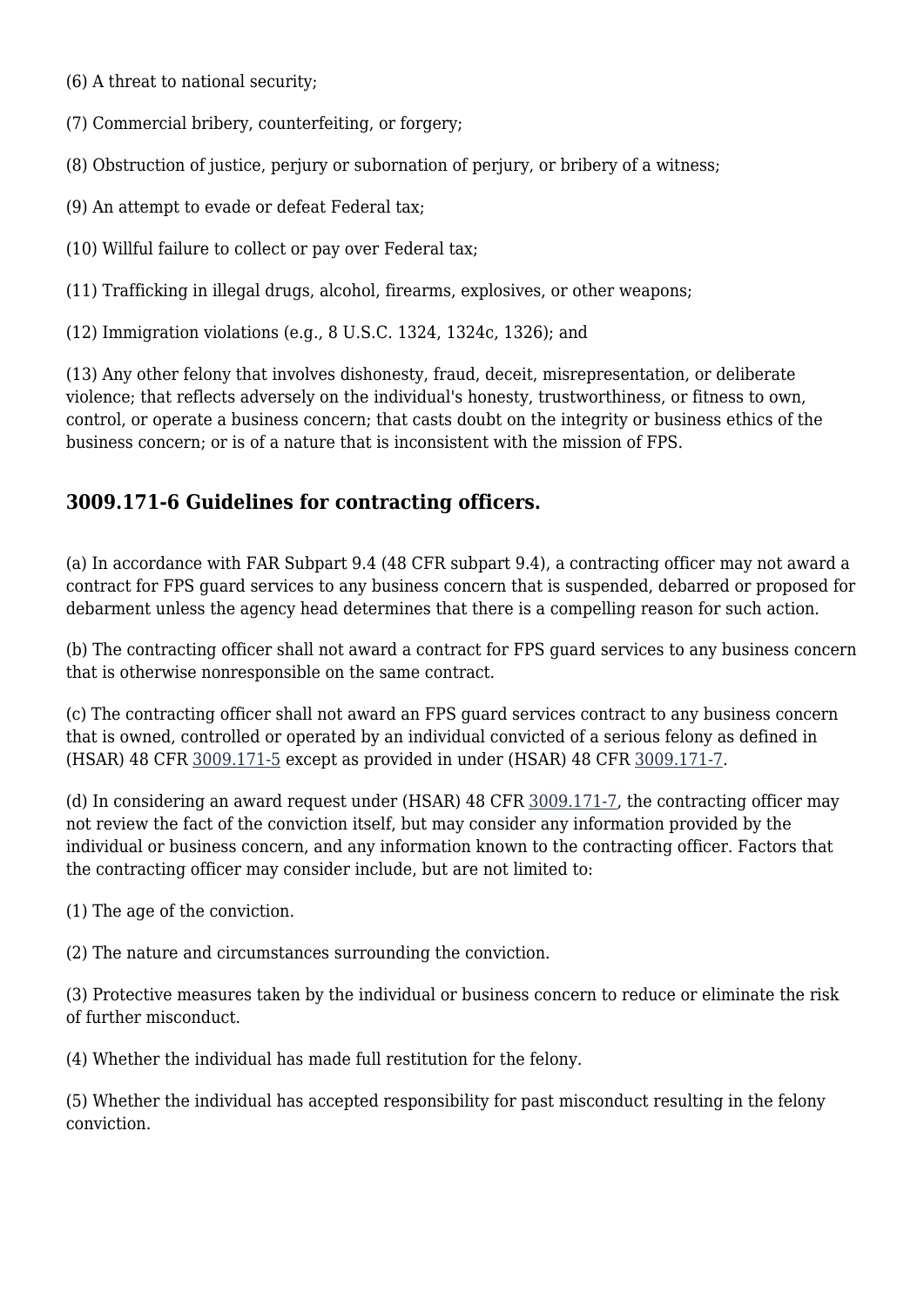# **3009.171-7 Contract award approval procedures for contractors with felony convictions.**

(a) The HCA has sole discretion to approve a request to permit award of a contract for FPS guard services to a business concern owned, controlled, or operated by an individual convicted of a felony, for any reason permitted by this regulation. This authority is not delegable.

(b) A business concern owned, operated or controlled by an individual convicted of any felony (including a serious felony) may submit an award request to the contracting officer. The basis for such request shall be that the subject felony is not a serious felony as defined by this regulation; that such individual does not or no longer owns, controls or operates the business concern; or that the commission of a serious felony no longer poses the contract risk the Act and this regulation were designed to guard against. The business concern shall bear the burden of proof for award requests.

(c) A copy of the award approval request with supporting documentation or a previously approved award request shall be attached with the bid or proposal.

(d) An award approval request shall contain the basis for the request, including, at a minimum, the following information:

(1) Name and date of birth of individual convicted of a felony;

(2) A full description of which roles or interests indicate that the individual owns, controls, or operates, or may own control or operate the business concern;

- (3) Date sentenced;
- (4) Statute/Charge;
- (5) Docket/Case Number;
- (6) Court/Jurisdiction;

(7) The nature and circumstances surrounding the conviction;

(8) Protective measures taken by the individual or business concern to reduce or eliminate the risk of further misconduct;

(9) Whether the individual has made full restitution for the felony; and

(10) Whether the individual has accepted responsibility for past misconduct resulting in the felony conviction.

(e) If the contracting officer is unable to affirmatively determine that the subject felony is not a serious felony as defined in (HSAR) 48 CFR [3009.171-5;](https://origin-www.acquisition.gov/%5Brp:link:hsar-part-3009%5D#Section_3009_171_5_T48_7029101112) that such individual no longer owns, controls or operates the business concern; or that the commission of a serious felony no longer calls into question the individual or business concern's integrity or business ethics and would be consistent with the mission of FPS, then the contracting officer shall deny the award approval request and not forward such request to the HCA.

(f) For a felony that meets any of the following conditions, the contracting officer shall refer the award request, with a copy of the contracting officer's determination, to the HCA with a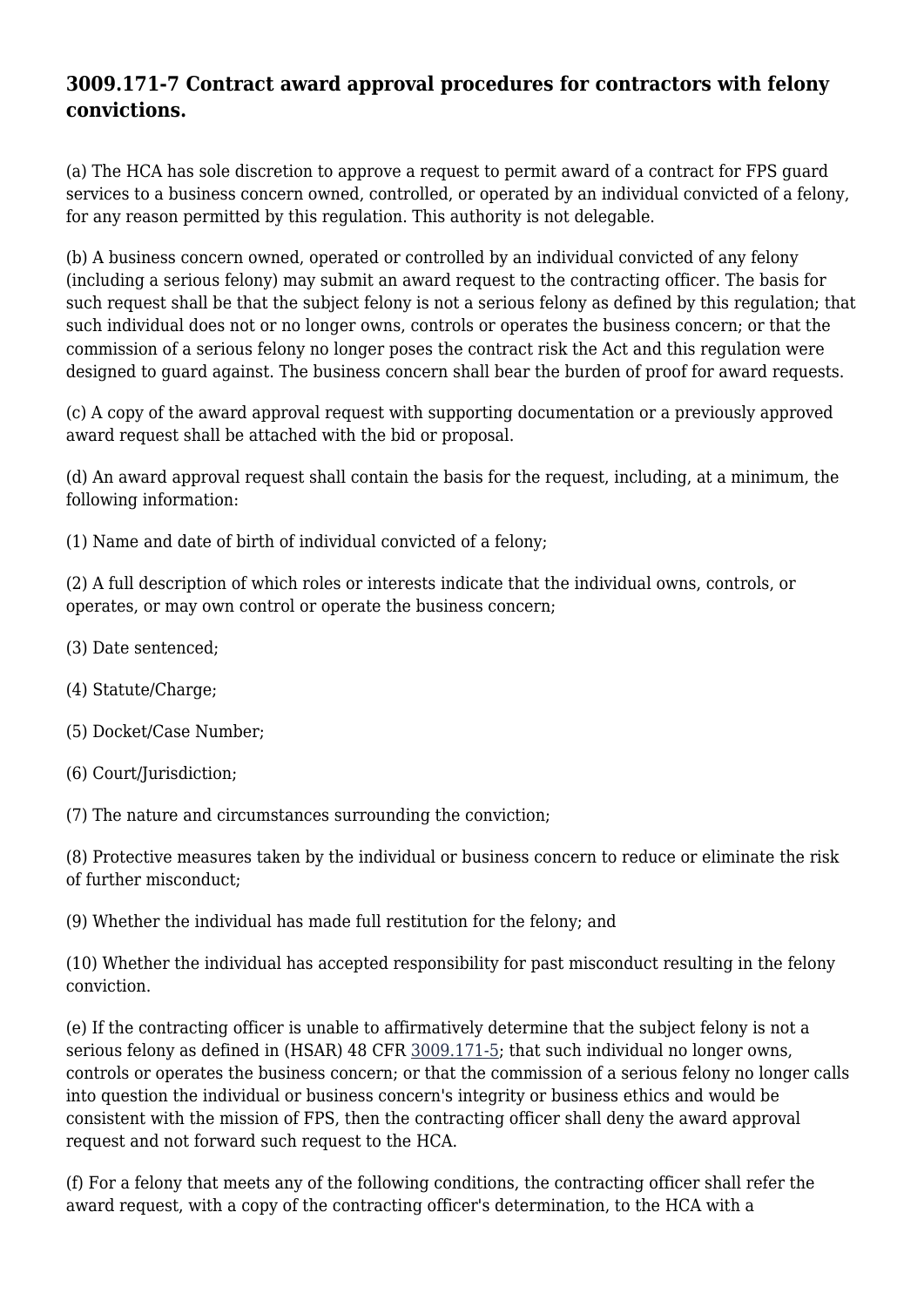recommendation for approval:

(1) The subject felony is not a serious felony as defined by this regulation;

(2) The convicted individual does not or no longer owns, controls or operates the business concern; or

(3) The commission of a serious felony no longer calls into question the individual or business concern's integrity or business ethics and that an award would be consistent with the mission of the FPS.

(g) The HCA shall make a final written decision on the award approval request following referral and after any necessary additional inquiry.

### **3009.171-8 Ineligible contractors.**

Any business concern determined to be ineligible for award under (HSAR) 48 CFR [3009.171-5](https://origin-www.acquisition.gov/%5Brp:link:hsar-part-3009%5D#Section_3009_171_5_T48_7029101112) to [3009.171-7](https://origin-www.acquisition.gov/%5Brp:link:hsar-part-3009%5D#Section_3009_171_7_T48_7029101114) shall be ineligible to receive a contract for guard services under the FPS guard program until such time as:

(a) The concern demonstrates that it has addressed and resolved the issues that resulted in the determination of ineligibility, and

(b) The HCA approves an award request under (HSAR) 48 CFR [3009.171-7.](https://origin-www.acquisition.gov/%5Brp:link:hsar-part-3009%5D#Section_3009_171_7_T48_7029101114)

### **3009.171-9 Clause.**

Insert the clause (HSAR) 48 CFR [3052.209-76,](https://origin-www.acquisition.gov/%5Brp:link:hsar-part-3052%5D#Section_3052_209_76_T48_70215512111) Prohibition on Federal Protective Service guard services contracts with business concerns owned, controlled, or operated by an individual convicted of a felony, in all solicitations and contracts for FPS guard services.

# **Subpart 3009.4 - Debarment, Suspension, and Ineligibility**

### **3009.470 Reserve Officer Training Corps and military recruiting on campus.**

### **3009.470-1 Definition.**

*Institution of higher education* as used in this section, means an institution that meets the requirements of 20 U.S.C. 1001 and includes all subelements of such an institution.

### **3009.470-2 Policy.**

(a) Except as provided in paragraph (b) of this subsection, 10 U.S.C. 983 prohibits the Department of Homeland Security from providing funds by contract or grant to an institution of higher education if the Secretary of Defense determines that the institution has a policy or practice that prohibits or in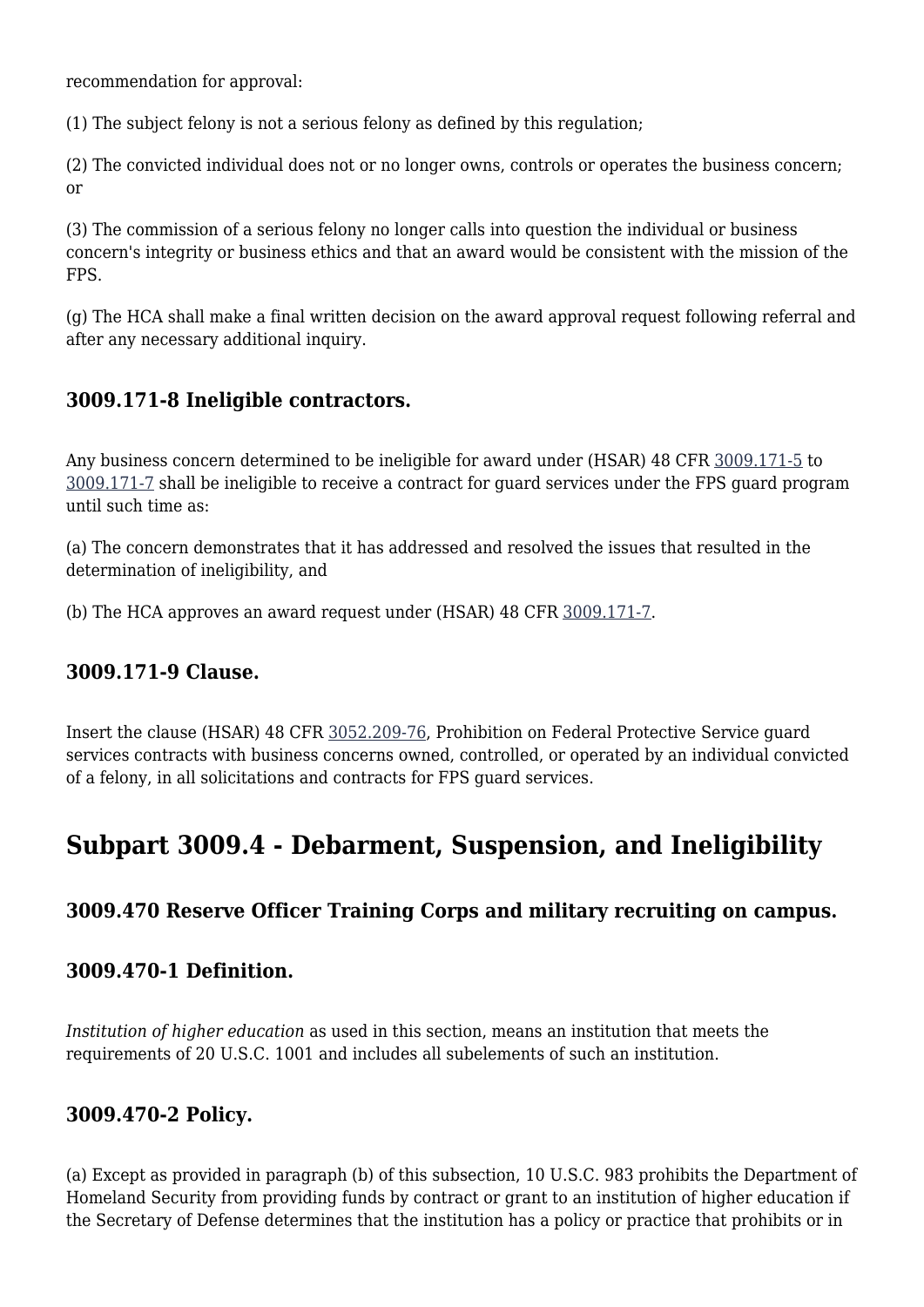effect prevents -

(1) The Secretary of a military department from maintaining, establishing, or operating a unit of the Senior Reserve Officer Training Corps (ROTC) at that institution;

(2) A student at that institution from enrolling in a unit of the Senior ROTC at another institution of higher education;

(3) The Secretary of a military department or the Secretary of Homeland Security from gaining entry to campuses, or access to students on campuses, for purposes of military recruiting; or

(4) Military recruiters from accessing certain information pertaining to students enrolled at that institution.

(b) The prohibition in paragraph (a) of this subsection does not apply to an institution of higher education if the Secretary of Defense determines that -

(1) The institution (and each subelement of that institution) has ceased the policy or practice described in paragraph (a) of this subsection; or

(2) The institution involved has a long-standing policy of pacifism based on historical religious affiliation.

### **3009.470-3 Procedures.**

Whenever the Secretary of Defense determines that an institution of higher education (including any subelement of such institution) is ineligible and the provisions of 10 U.S.C. 983 apply:

(a) The Secretary of Defense will list the institution on the List of Parties Excluded from Federal Procurement and Nonprocurement Programs published by the General Services Administration (also see (FAR) 48 CFR 9.404 and 32 CFR part 216); and

(b) The Department of Homeland Security -

(1) Shall not solicit offers from, award contracts to, or consent to subcontracts with the institution;

(2) Shall make no further payments under existing contracts with the institution; and

(3) Shall terminate existing contracts with the institution.

### **3009.470-4 Contract clause.**

Insert the clause at (HSAR) 48 CFR [3052.209-71,](https://origin-www.acquisition.gov/%5Brp:link:hsar-part-3052%5D#Section_3052_209_71_T48_7021551216) Reserve Officer Training Corps and Military Recruiting on Campus, in all solicitations and contracts with institutions of higher education.

# **Subpart 3009.5 - Organizational and Consultant Conflicts of**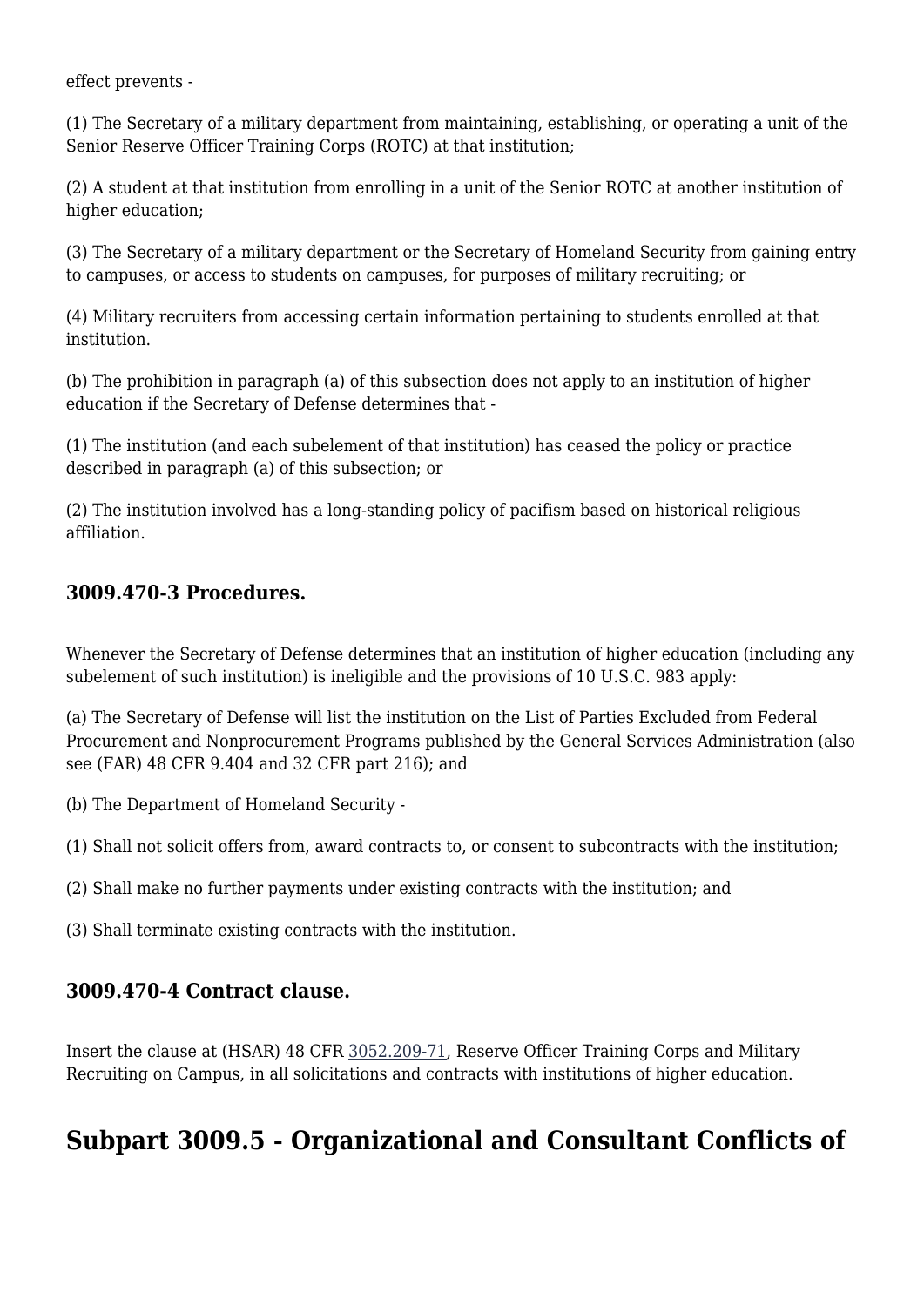# **Interest**

# **3009.507 Solicitation provision and contract clause. [Reserved]**

# **3009.507-1 Solicitation provision.**

The contracting officer shall insert a provision substantially the same as (HSAR) [3052.209-72,](https://origin-www.acquisition.gov/%5Brp:link:hsar-part-3052%5D#Section_3052_209_72_T48_7021551217) Organizational Conflict of Interest, in solicitations and contracts where a potential organizational conflict of interest exists and mitigation may be possible. The contracting officer shall ensure the conditions enumerated in (FAR) 48 CFR subpart 9.5 warrant inclusion. The contracting officer shall include the information required by (FAR) 48 CFR 9.507-1 and (HSAR) [3052.209-72](https://origin-www.acquisition.gov/%5Brp:link:hsar-part-3052%5D#Section_3052_209_72_T48_7021551217)(a).

### **3009.507-2 Contract clause.**

The contracting officer shall insert a clause substantially the same as the clause at (HSAR) 48 CFR [3052.209-73,](https://origin-www.acquisition.gov/%5Brp:link:hsar-part-3052%5D#Section_3052_209_73_T48_7021551218) Limitation of Future Contracting, in solicitations and contracts when a potential organizational conflict of interest exists and mitigation is not feasible.

### **3009.570 Limitations on contractors acting as lead system integrators.**

### **3009.570-1 Definitions.**

"Direct Financial Interest," as used in this section, is defined in the clause at HSAR 48 CFR [3052.209-75,](https://origin-www.acquisition.gov/%5Brp:link:hsar-part-3052%5D#Section_3052_209_75_T48_70215512110) Prohibited Financial Interests for Lead System Integrators.

"Lead system integrator," as used in this section, is defined in the clause at (HSAR) 48 CFR [3052.209-75,](https://origin-www.acquisition.gov/%5Brp:link:hsar-part-3052%5D#Section_3052_209_75_T48_70215512110) Prohibited Financial Interests for Lead System Integrators.

### **3009.570-2 Policy.**

(a) Except as provided in paragraph (b) of this subsection, under 6 U.S.C. 396, no entity performing lead system integrator functions in the acquisition of a major system (See (HSAR) 48 CFR [3002.101](https://origin-www.acquisition.gov/%5Brp:link:hsar-part-3002%5D#Section_3002_101_T48_70283111)) by DHS may have any direct financial interest in the development or construction of any individual system or element of any system of systems under the program in which the entity is performing lead system integrator functions.

(b) The prohibition in paragraph (a) of this subsection does not apply if -

(1) The Secretary of Homeland Security certifies to the Committees on Appropriations of the Senate and the House of Representatives, the Committee on Homeland Security of the House of Representatives, the Committee on Transportation and Infrastructure of the House of Representatives, the Committee on Homeland Security and Governmental Affairs of the Senate, and the Committee on Commerce, Science and Transportation of the Senate that -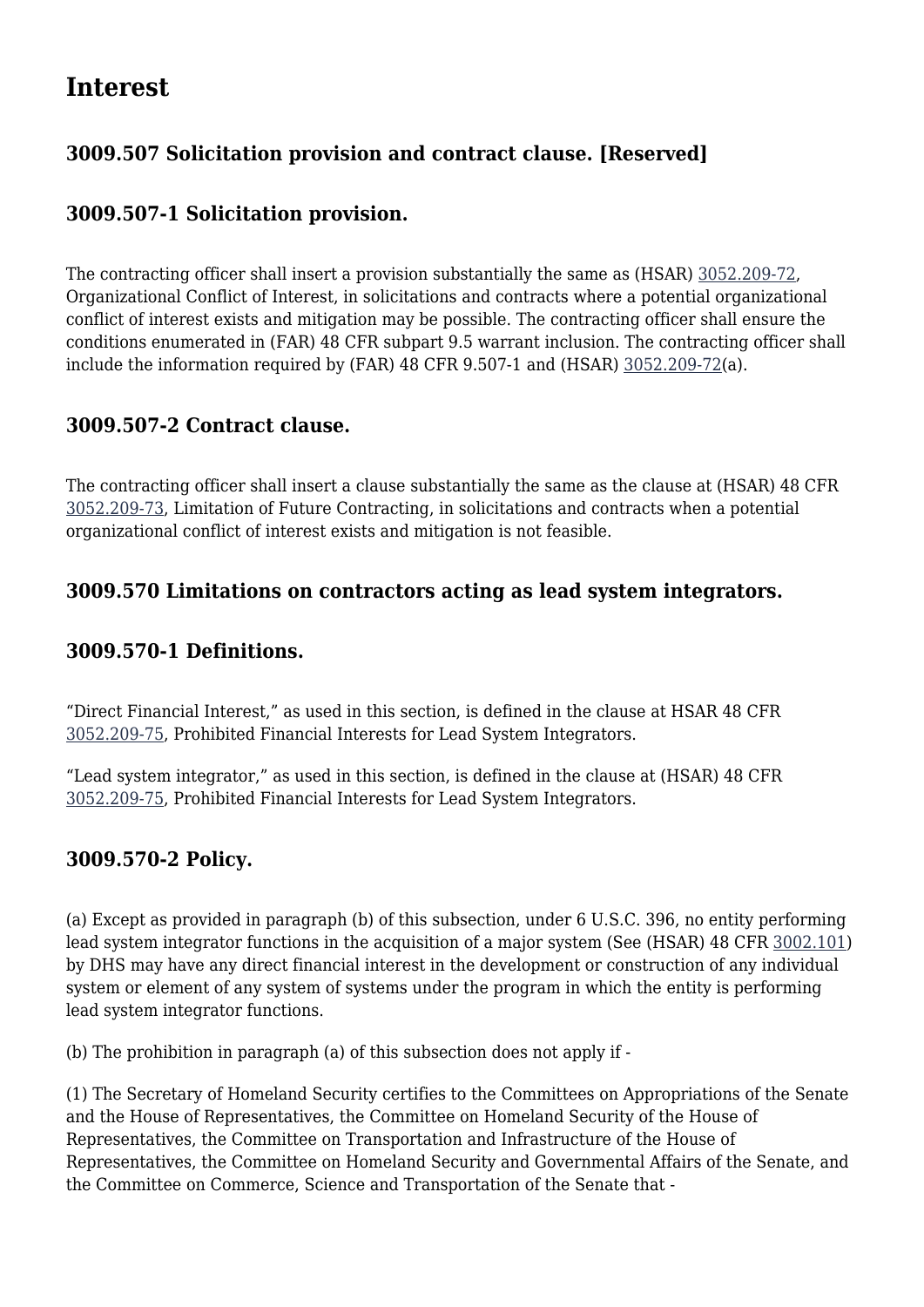(i) The entity was selected by DHS as a contractor to develop or construct the system or element concerned through the use of competitive procedures, and

(ii) DHS took appropriate steps to prevent any organizational conflict of interest in the selection process; or

(2) The entity was selected by a subcontractor to serve as a lower-tier subcontractor, through a process over which the entity exercised no control.

(c) CONSTRUCTION - Nothing in this section [3009.570](https://origin-www.acquisition.gov/%5Brp:link:hsar-part-3009%5D#Section_3009_570_T48_702910314) shall be construed to preclude an entity described in paragraph (a) of this subsection from performing work necessary to integrate two or more individual systems or elements of a system of systems with each other.

# **3009.570-3 Procedures.**

In making a responsibility determination before awarding a contract for the acquisition of a major system, the contracting officer shall -

(a) Determine whether the prospective contractor meets the definition of "lead system integrator";

(b) Consider all information regarding the prospective contractor's direct financial interests in view of the prohibition at (HSAR) 48 CFR [3009.570-2\(](https://origin-www.acquisition.gov/%5Brp:link:hsar-part-3009%5D#Section_3009_570_2_T48_702910316)a); and

(c) Apply the following procedures:

(1) After assessing the offeror's direct financial interests in the development or construction of any individual system or element of any system of systems, if the offeror -

(i) Has no direct financial interest in such systems, the contracting officer shall document the contract file to that effect and may then further consider the offeror for award of the contract;

(ii) Has a direct financial interest in such systems, but the exception in (HSAR) [3009.570-2\(](https://origin-www.acquisition.gov/%5Brp:link:hsar-part-3009%5D#Section_3009_570_2_T48_702910316)b)(2) applies, the contracting officer shall document the contract file to that effect and may then further consider the offeror for award of the contract;

(iii) Has a direct financial interest in such systems and the exception in (HSAR) [3009.570-2\(](https://origin-www.acquisition.gov/%5Brp:link:hsar-part-3009%5D#Section_3009_570_2_T48_702910316)b)(2) does not apply, but the conditions in (HSAR) [3009.570-2\(](https://origin-www.acquisition.gov/%5Brp:link:hsar-part-3009%5D#Section_3009_570_2_T48_702910316)b)(1)(i) and (ii) do apply, the contracting officer -

(A) Shall document the contract file to that effect;

(B) May, in coordination with program officials, request an exception for the offeror from the Secretary of Homeland Security, in accordance with Homeland Security Acquisition Manual section [3009.570;](https://origin-www.acquisition.gov/%5Brp:link:hsar-part-3009%5D#Section_3009_570_T48_702910314) and

(C) Shall not award to the offeror unless the Secretary of Homeland Security grants the exception and provides the required certification to Congress; or

(iv) Has a direct financial interest in such systems and the exceptions in (HSAR) [3009.570-2\(](https://origin-www.acquisition.gov/%5Brp:link:hsar-part-3009%5D#Section_3009_570_2_T48_702910316)b)(1) and (2) do not apply, the contracting officer shall not award to the offeror.